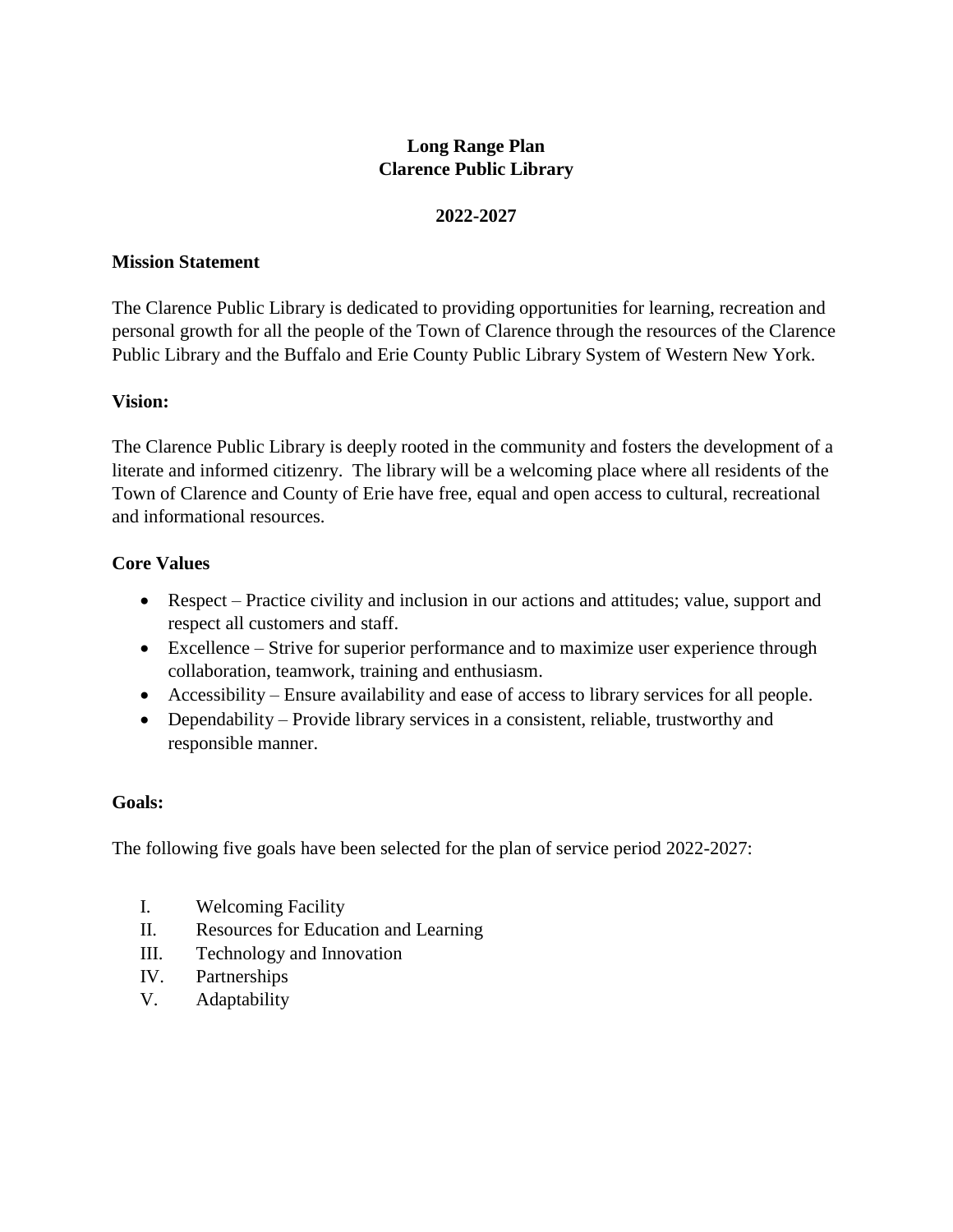## **Goal I – Welcoming Facility**

The Clarence Public Library will provide a welcoming and relevant public space for the community.

**Objectives** 

- o Continue to work with the Town of Clarence to ensure the Library grounds remain a visually beautiful, safe and welcoming environment for residents and patrons alike to be proud of and enjoy.
- o Continue to pursue and utilize grant funding for capital improvements to this beautiful building. An example of this type of funding is the New York State Library Construction Grant program:<https://www.nysl.nysed.gov/libdev/construc/>
	- Examples of this type of capital improvement could include but are not limited to window replacements, HVAC/Boiler replacement, automatic doors, installation of a generator, and lighting upgrades.
- o Periodically evaluate library traffic, shelving flow and space usage to improve patrons' experience.
	- Investigate if free shareware or virtual room design software is available to visualize ideas.
- o Continue to develop creative ways to incorporate greater usage of outdoor spaces for library programming, including the Children's Reading Garden.
- o Continue to collect, review, use and report circulation and other usage statistics as a measure of patron satisfaction.
- o Periodically survey the community and elicit patron suggestions and recommendations that address evolving community interests.

## **Goal II – Resources for Education and Learning**

All patrons of the library will have equal access to resources to satisfy their curiosity, explore topics of interest and foster literacy and lifelong learning. The Clarence Public Library will provide materials and opportunities that will promote and expand literacy to children, teens and adults.

- Objectives
	- o Survey the community and elicit patron suggestions and recommendations that address evolving community interests and expectations for library services.
	- o Utilize circulation and usage statistics to assist in making decisions for collection purchases as well as development of programs.
	- o Continue to regularly weed the library collection to keep materials up to date and in good condition.
	- o Continue to prioritize accessibility and disability inclusion to create a library that can be enjoyed by more people.
		- Assess current accessibility resources available at the library and update as needed.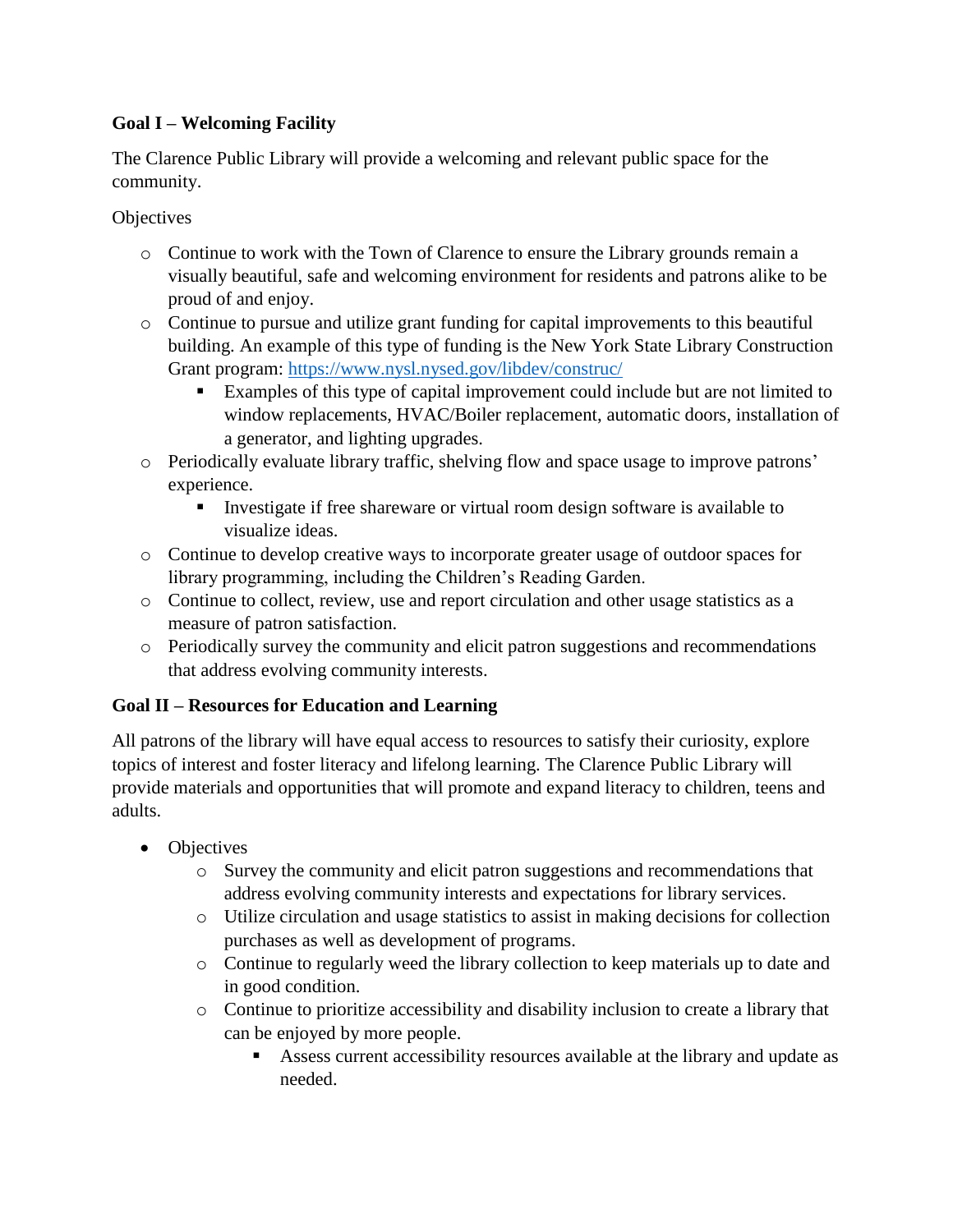- Continue to check Clarence Public Library web page for accessibility; update page to incorporate patron feedback.
- Continue to work with organizations to learn more about the needs in the community.
- Continue to provide curbside pick-up.
- o Promote the library's STEM Kits and Library of THINGS to increase visibility and circulation of these items.
- o Utilize the talents and interests of staff for the addition of new and innovative library programming.
- o Provide materials and programming to help ensure children develop a lifelong interest in reading and learning.
- o Conduct surveys and elicit feedback from parents to assess the quality of early literacy programs provided by the Clarence Public Library.
- o Continue to offer programs for school-age children and teens. Survey and elicit patron feedback on the quality and interest in specific types of programming.
- o Provide training sessions to students as well as adults on how to use the library's online catalog and databases.

# **Goal III – Innovation and Technology**

The Clarence Public Library will advance and strengthen staff role in the use of technology and strengthen technology skills to engage successfully with the public and will provide the public with high-speed, broadband Internet access and state of the art software and technology platforms.

- Objectives
	- o Staff will attend technology training sessions/classes both to improve and update technology skills.
	- o The library will increase equitable access to digital knowledge through librarycentered media streaming platforms for digital content and services.
	- o Elicit feedback from patrons and staff to assess technology training needs; provide opportunities for training as needed.
	- o Continue to offer computer and technology training opportunities to patrons.
	- o Continue to offer and promote virtual programs, meetings and seminars as needed and requested.
	- o Investigate and develop a plan for a Makerspace within the library where patrons can use a variety of tools to create their own content.
		- o Research potential grant sources to help fund and equip the new Makerspace.
		- o Explore equipment such a laser cutter, 3-D printer, computer coding software, STEM Robotic kits, sewing machine, and a Cricut maker.
		- o Evaluate and add to the hands-on STEM materials for use in the library.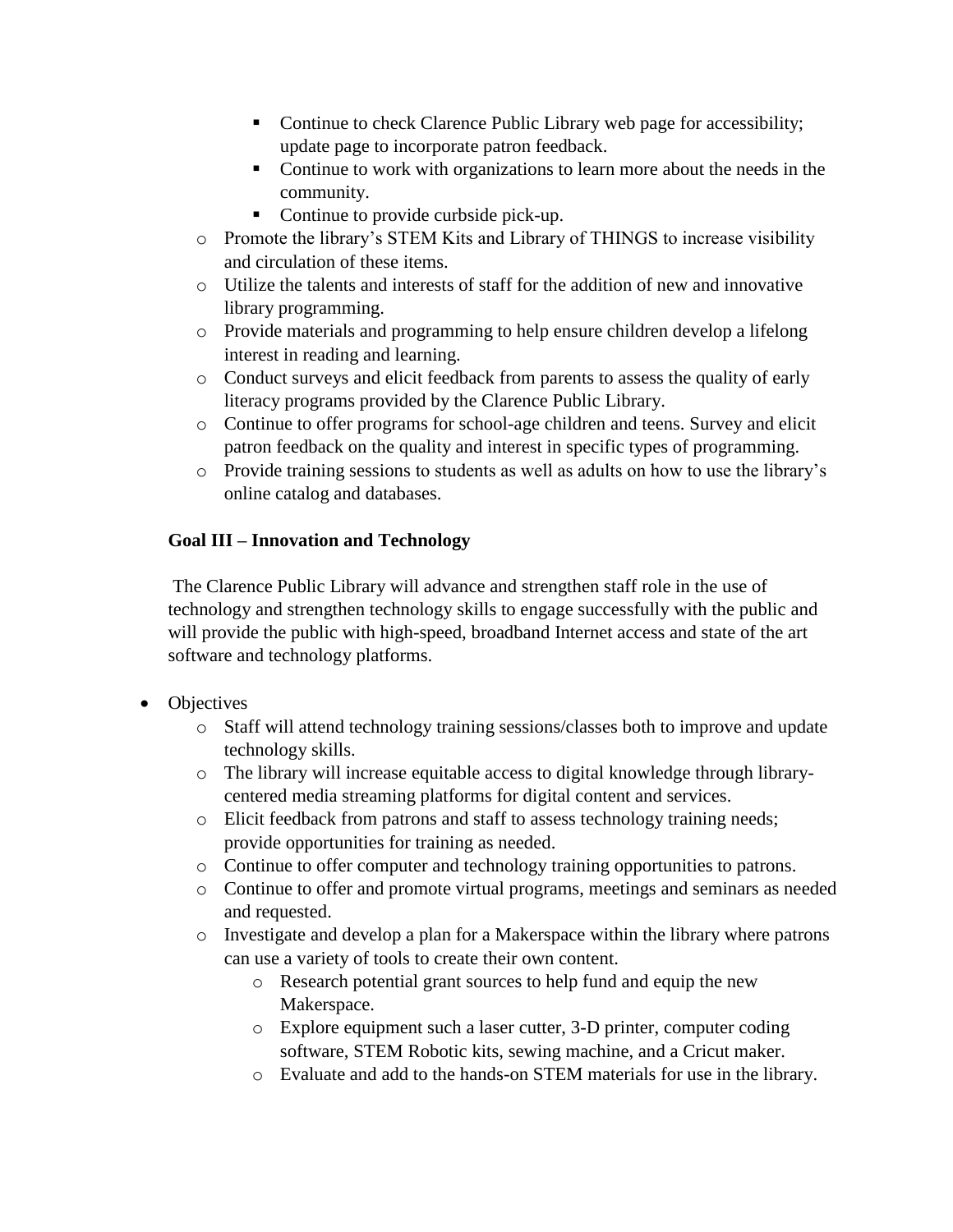### **Goal IV - Partnerships**

The Clarence Public Library will maximize visibility to promote the library.

- Objectives
	- o Strengthen advocacy and library presence in the community by increasing outreach efforts and attendance at community events.
	- o Engage with local leaders and elected officials.
	- o Continue to maintain the library's presence on social media as well as the Clarence Bee and other local newspapers and local news outlets.
	- o Continue to offer the library's community room to groups and organizations and provide a welcoming atmosphere for the community to reflect its diverse needs.
	- o Continue to participate on the Community Advisory Board with the Clarence School District's Family Support Center and work with community partners to bolster and maintain effective and relevant services and reinforce the library's presence as a hub of the community.
	- o Work with partners to create a Task Force to promote the library to all members of the community.
	- o Develop creative ways to increase public interest in the special collections housed at the Clarence Public Library
		- Collaborate, for example, with the Historical Society of Clarence, the India Association and the Chinese Club of WNY to provide attractive displays in our showcases and, when possible, develop community programs with these organizations
	- o Work with the Clarence School District to ensure the Clarence Public Library is providing access to materials, services and programs designed to support the current curriculum for students from the elementary through the high school level.
	- o Partner with both the Clarence School District and families of Homeschooled students to provide class visits and tours of the library.

## **Goal V – Adaptability**

Clarence Public Library Board of Trustees will keep current on emerging library trends and continue to adapt and evolve to foster a sustainable future for the library.

- Objectives
	- o Ensure financial responsibility
		- o Practice due diligence and make sure reporting needs are being met in a timely manner and that information is posted on the library web site.
		- o Maintain transparency and accountability
		- o Secure adequate sustainable funding for the implementation Long-Range Plan goals as listed above.